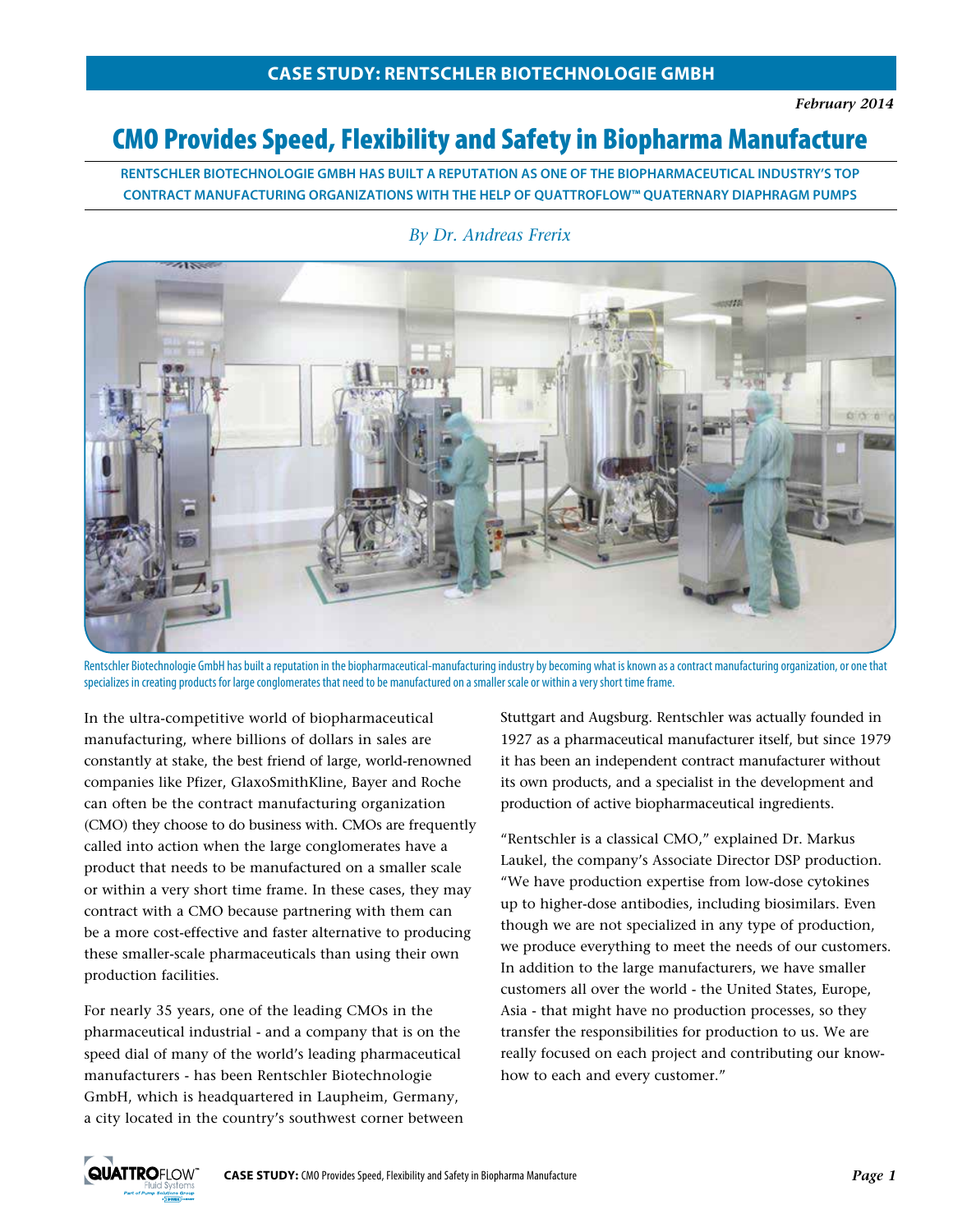

Rentschler Biotechnologie utilizes production systems that offer a wide range of liquidhandling capacities and has found that those that operate most effectively are outfitted with Quattroflow™ 1200 Single-Use Series Quaternary Diaphragm Pumps.

To help meet the specific, demanding needs of its wide range of customers, Rentschler's production facilities feature various sizes of systems to address precise production quotas. For example, its stainless-steel production systems have capacities ranging from 30 liters to 2,500 liters (8 gallons to 660 gallons), while single-use production has a scale of up to 1,000 liters (264 gallons). This gives Rentschler the versatility and flexibility that its customers - and the biopharmaceutical-manufacturing market as a whole - demand. In addition to the production of biopharmaceuticals that entail cell cultivation and purification of the target products, Rentschler also has expertise and capabilities for the formulation and filling of the final products.

### Precisely What Is Needed

Recently, Rentschler has invested several million euros into a complete disposable manufacturing line with singleuse process equipment that is used for the cultivation of cells (upstream process) and the following purification of the target molecules (downstream process). During this project, fully automated single-use filtration systems were acquired from PALL Life Sciences, Port Washington, NY, USA, and installed at Rentschler's production facility.

These systems are complex pieces of machinery that must be ultra-sensitive to the needs of the manufacturer and able to deliver precise processes that will not compromise the final produced biopharmaceuticals.

Further complicating matters the systems need to be extremely flexible so that a wide range of products can be manufactured, ranging from monoclonal antibodies to cytotoxins. All of these systems feature pieces of purification equipment that must be very meticulous in their ability to separate the desired end-product from any impurities that it might contain.

An example is a virus-filtration process used in the downstream production of antibodies. The pore size of the filtration media must be so small that only the antibodies can penetrate it, while still possessing the ability to effectively retain virus particles. As if this wasn't difficult enough, the antibodies must be transferred through the filter under conditions it was validated at. This means that the pressure and/or flow during the virus-filtration process need to be maintained very precisely so that the process runs under the same condition the filters have been validated at. Facilitating this incredibly precise process are transfer pumps.

"Most pumps that have been used in these applications are tube pumps," said Dr. Laukel. "These pumps are good if you have to transfer small quantities like 10 or 100 liters (2.6 to 26 gallons) at a time, but as the pumping application gets more complex and more demanding they are not the best choice for me."

That's because the pumping of very sensitive pharmaceutical components, especially in virus-filtration applications, demands that the pump produce very low levels of pulsation while still maintaining and controlling discharge pressures and flow rates.

"With tube pumps when you perform filtration and you have tight specification the pulsation is maybe a problem," said Dr. Laukel. "Also, with tube pumps you can have mechanical stress created when pumping that can be a problem for the product."

## Finding The Proper Pump For The Operation

About 10 years ago, when he was working for another company, Dr. Laukel came into contact with a pump technology that did not have any of the operational shortcomings that tube pumps featured in some applications. It was called the quaternary (four-piston) diaphragm style of pump operation, and it was being produced by Quattroflow™ Fluid Systems GmbH & Co., which was founded in 2000 and in 2012 became a member of the Dover Corporation's Pump Solutions Group (PSG®), Oakbrook Terrace, IL, USA.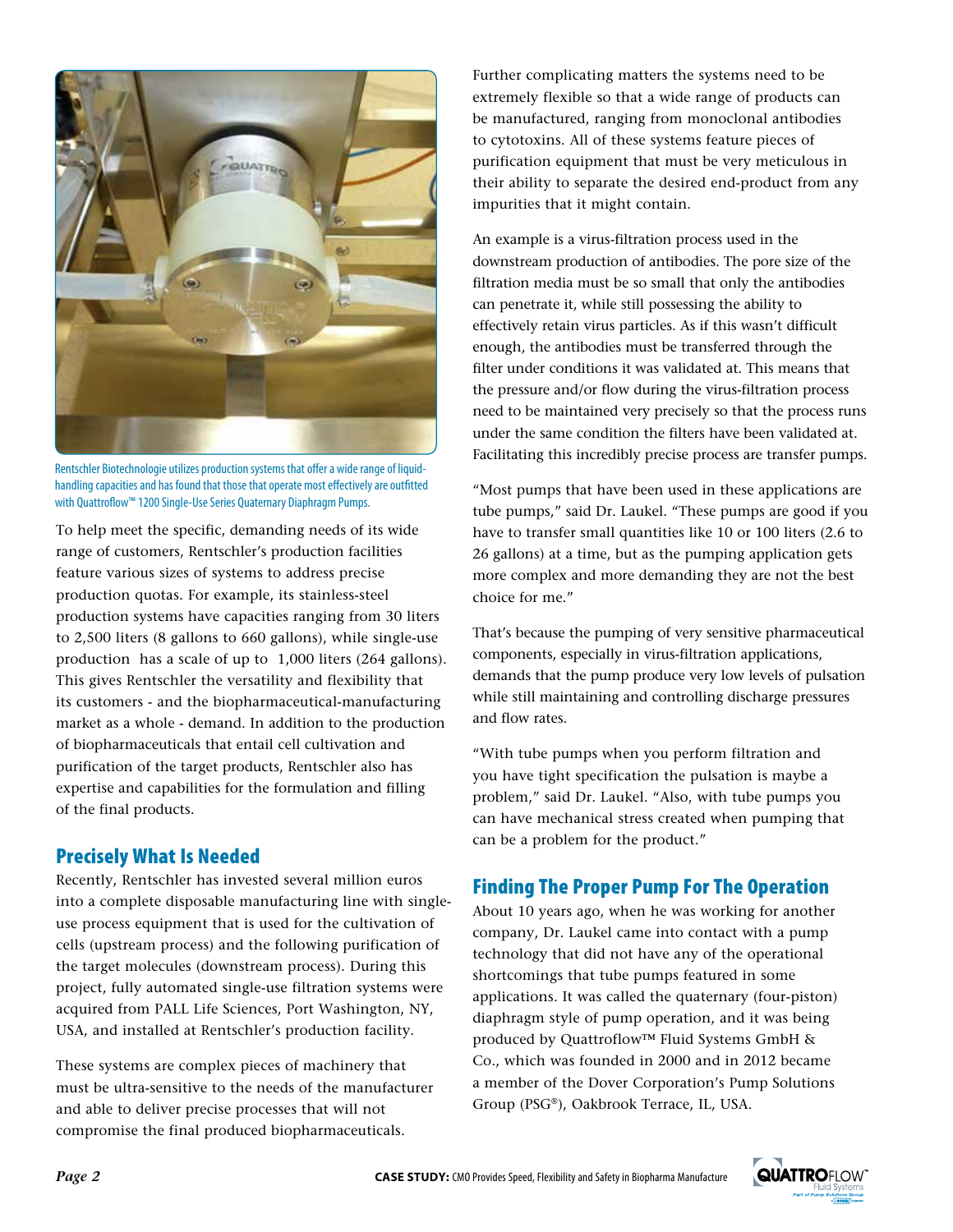When Dr. Laukel became introduced to the Quattroflow technology, he admired the features of the four smoothoperating diaphragms and the design that is based on the operation of the human heart. These features and the good performance were reasons for Dr. Laukel to incorporate Quattroflow pumps into the new disposable downstream process system constructed in 2011.

"When you use other pumps you probably have strong pulsation, but the Quattroflow pumps have low pulsation, which is really good, especially for filtration applications where process parameters like pressure levels are critical and need to be controlled accurately," said Dr. Laukel. "This is the best thing about Quattroflow pumps; if you have a few liters to transfer to other vessels, you can use other pumps, but for special and demanding filtration processes, the Quattroflow pumps provide the best advantages."

Specifically, most of the systems used in Dr. Laukel´s department feature Quattroflow QF1200 single-use pumps, which can deliver flow rates as high as 1,200 L/hr (317 gph). Within Rentschler, some QF150 models with lower 150 L/hr (40 gph) flow rates are also used. The QF1200 single-use pump chambers are also autoclavable and can produce discharge pressures up to 4 bar (58 psi).

### That's Not All

An added benefit of the QF1200 pumps, and one that savvy pharmaceutical manufacturers are increasingly taking advantage of, is their ability to be utilized in singleuse configurations. Single-use pumps feature replaceable pump chambers, which eliminate the need for timeconsuming cleaning of the pumps between batches. This increases the product's speed-to-market capabilities, which is a crucial consideration when attempting to maximize the product's market availability within its patent window. Another big advantage for a CMO like Rentschler, which has a large client base, is that single-use pumps can completely eliminate the risk of cross-contamination, which is always a concern for a contract manufacturer.

That's why Rentschler has set up a multi-product disposable facility for the manufacture of biopharmaceuticals, from upstream to downstream, from the cultivation of cells to purification of end-products.

"We have a single-use tangential-flow filtration (TFF) system from PALL and in this system we have a QF1200 pump with a disposable head," said Dr. Laukel. "Single-use systems are very important for the first clinical phases of pharmaceutical production. We have many applications

where we have a lot of filtration steps and you don't want to have to take the time to clean the pumps. Singleuse pumps are easier to replace than to clean. With this technology we are much faster. In most cases, we use them only once, but we can also have a dedicated disposable pump head for one product."

The single-use pumps also give Rentschler the operational flexibility to meet the needs of a large and varied client base. Depending on the application, Quattroflow QF1200 single-use pump chambers are used pre-gamma-irradiated in TFF or virus-filtration manifold sets from PALL. The flexibility of the pump allows Rentschler to also configure its own manifold sets (e.g. for bioburden-reduction filtration) and to autoclave this setup before initiating the filtration process.

"The problem for us is we must be really flexible for the customer," said Dr. Laukel. "One day we may be working with Customer A, then the next day Customer B, so you have to be really flexible; there is no standard process for us. That's another reason why the single-use Quattroflow pumps are a good choice for our operations."



Single-use versions of Quattroflow QF1200 pumps help Rentschler Biotechnologie maximize the speed-to-market capabilities of the biopharmaceuticals that it produces. This is a critical consideration when determining a product's ultimate market value within its patent window.